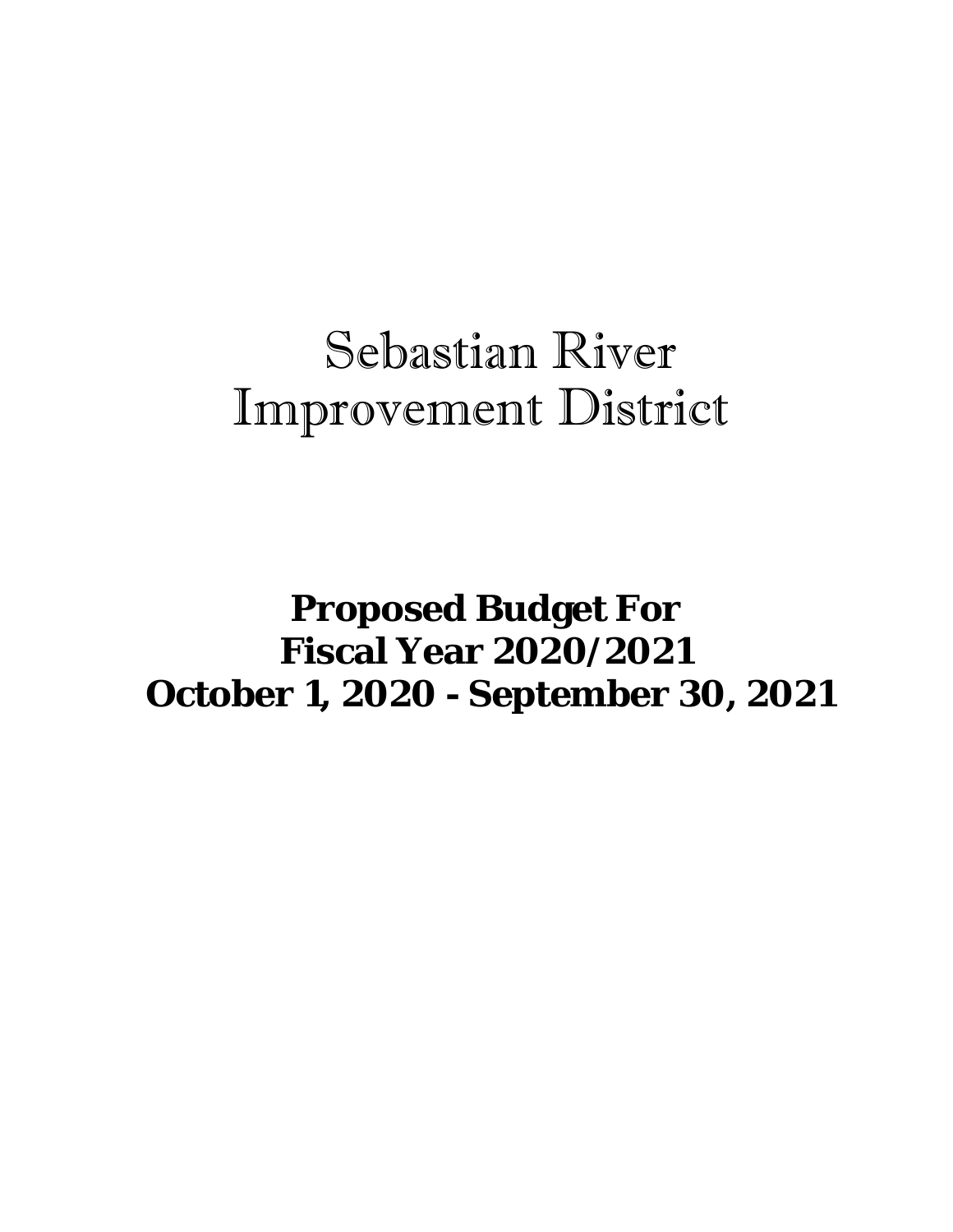## **CONTENTS**

**I PROPOSED BUDGET**